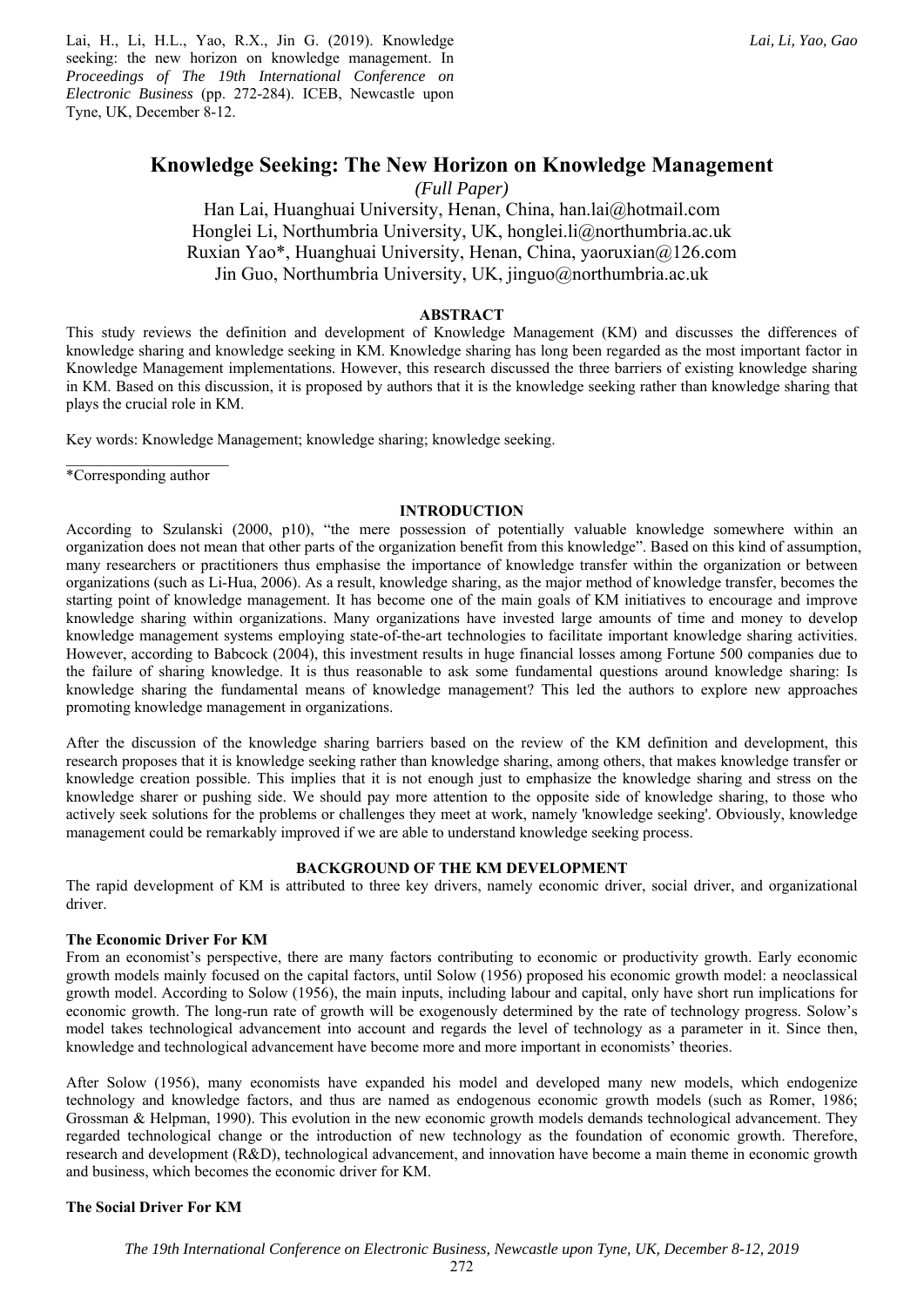According to Hislop (2009), the theoretical foundations or key assumptions on which knowledge management literatures are typically based are the conceptions of the knowledge society (Drucker, 1966; 1969) or post-industrial society (Bell, 1974). The concept of the 'knowledge worker' introduced by Drucker (1966) distinguishes the 'knowledge worker' from the traditional 'manual worker'. Drucker (1969) also described a knowledge society, and employed the concept of 'discontinuity' to depict the major changes in the underlying social and cultural reality. These emergent changes or 'discontinuity' include the rapid emergence of new technologies, and the knowledge economy. It is proposed that management should respond to this transition to fit the characteristics of knowledge work. Namely, these social changes call for new approaches from managers and knowledge workers. The concept of the 'post-industrial society' introduced by Daniel Bell (1974) depicts the social change from the middle of the nineteenth century. According to Bell, an industrial society is mainly based on manufacturing and fabrication; while in a post-industrial society, the biggest source of employment is no longer the manufacturing sector, but the service sector, in which knowledge and information play a more important role. For Bell, the professional service work will become critical in a post-industrial society as it dramatically demands the application of knowledge.

All in all, the nature of work has changed and knowledge has become the key asset for contemporary business organizations. This largely demands the employment of knowledge workers and the effective management of the knowledge in organizations. It is such a revolutionary change in our society and it explains the growth of interest in knowledge management since the 1990s.

#### **The Organizational Driver for KM**

'Competitive Advantage' has long been discussed by researchers and managers alike. Porter (1985) defined competitive advantage as the ability to earn returns on investment consistently above the average for the industry. From the perspective of 'resource-based theory', organizational sustained superior performance lies in its inimitable resources. A firm's resources include not only physical, or tangible resources, but also intangible resources. According to Halawi et al. (2005), valuable, uncommon, and poorly imitable resources comprise a firm's unique competencies and therefore present a lasting competitive advantage. In addition, intangible resources are normally more likely to gain this advantage than tangible sources. It is reasonable to argue that distinct knowledge should give the firm a competitive advantage. As stated by McEvily and Chakravarthy (1997, p1), "knowledge is presented as a particularly important resource in this regard". It has been generally proposed that sustainable competitive advantage is no longer rooted in physical assets or financial capital, but intellectual capital or knowledge (Sveiby & Risling, 1986; Drucker, 1993; Roos, et al., 1997; Koenig, 2002). Thus, how to manage knowledge inside an organization to gain competitive advantages becomes very important, especially in today's fiercely competitive business environment. This has become an organizational driver for the development of knowledge management.

#### **KNOWLEDGE MANAGEMENT DEVELOPMENT**

Knowledge management practices have been around for a long time. Even in our ancient society, many KM techniques have been employed among teachers, writers, or librarians, such as some form of narrative repository, knowledge sharing by means of meetings, workshops, mentoring sessions, and so on. As stated by Dalkir (2005, p12), "the primary technology used to transfer knowledge consisted of the people themselves". Clearly, KM has been practiced implicitly as long as the human beings have thought seriously about their work.

However, the actual concept of KM has arrived relatively recently. It became popular only after the 1990s. Especially since 1998, KM practices and research have been booming rapidly (Grant and Grant, 2008). If we regard the notion of the 'knowledge worker' by Drucker () as the beginning of knowledge management (KM), the introduction of the concept of 'management of knowledge' at a European management conference in 1986 (Wiig, 1997) could be seen as the start of KM research. From then on, KM practices and research became a central management topic throughout most of the world.

Actually, many disciplines have informed KM development. As it has developed so rapidly and even a little chaotically, it is not easy to see a linear development in this area. The research in 'Intellectual Capital' by Sveiby and Risling (1986) has been seen as the start or origin of the KM movement (Grant & Grant, 2008; Koenig, 2002; Wiig, 1997; Martensson, 2000). This perspective regards knowledge as a kind of resource that exists outside human and social systems, like land or oil. These resources include skills, information, copyright, R&D, and other intangible assets. Peters (1992) argues that KM concerns leveraging these intellectual capitals. This kind of viewpoint can be found in many other research, such as Brooking (1997), Roos, et al. (1997), and Edvinsson (1997).

Now that knowledge is strategically valuable for organizations, it is natural that advanced technologies can be employed to store and share it. The rapid development of information communication technology thus enabled good opportunities for knowledge management, especially since the 1990s when the personal computer and the internet were widespread. Based on the perspective of 'intellectual capital' and information management, knowledge management mainly refers to the employment of information and communication technology to facilitate the acquisition, storage, and sharing knowledge. Many types of software, such as Lotus Notes, and many so-called knowledge management systems have been developed since 1990s. This approach to KM has been called the 'IT-track' of knowledge management (Sveiby, 2001; Mason & Pauleen, 2003; Gao et al., 2008; Vorakulpipat & Rezgui, 2008; Grant & Grant, 2008).

273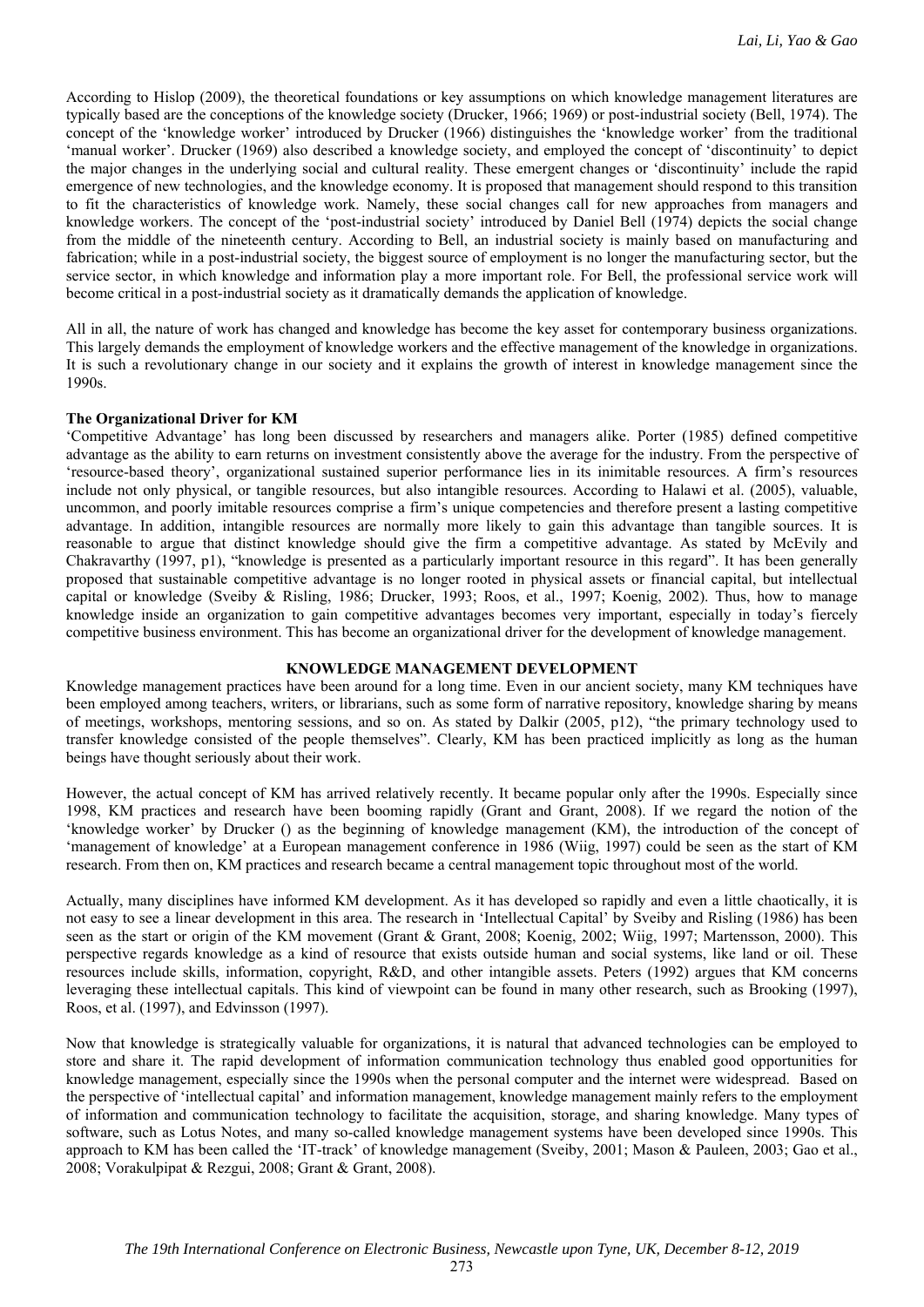Compared to the 'IT-track', another origin of knowledge management can be regarded as the 'Soft-track' of KM, which emphasises the social nature of knowledge, and mainly focuses on the management of people and social processes. There are three main influential works informing this 'soft' aspect of knowledge management: the 'learning organization' by Senge (1990), 'community of practice' by Lave and Wenger (1991), and the SECI model by Nonaka (1995).

The concept of the learning organization (LO) is usually connected to organizational learning (OL). There is also big confusion around these two concepts. Firestone & McElroy (2004) regard the LO as the 'normative aspect' of OL. Although the idea of organizational learning emerged earlier (such as Argyris & Schon, 1978), the major turning point was the work of Senge (1990), which is the most popular and foundational work in the area. The central themes of both OL and LO is whether learning can be managed and how. However, compared to the training and human resources literature, which mainly stress individual learning and staff development, OL and LO are concerned with collective learning. As Senge (1990) argues, the LO is where people are continually learning to see the whole together. Further discussion of organizational learning will be presented in Chapter Four.

Lave and Wenger (1991) introduced another concept, community of practice (CoP), into knowledge management. The CoP is defined as a set of relations among persons, activity, and world, over time and in relation with other tangential and overlapping communities of practice. In such a community, members are informally bound by what they do together. The CoP fulfils lots of functions with respect to the creation, accumulation, and diffusion of knowledge in an organization. Compared to the database and other repository, knowledge is retained in a 'living' way by a CoP (Kakabadse, 2003).

Nonaka's work and his SECI model (1995) can be regarded as one of the origins of KM because of its significant and influential role in this area, which has been evidenced by the fact that their work has become the most referenced material in this field. Referring to Polanyi's (1966) distinction between tacit and explicit knowledge, Nonaka focused on how knowledge was converted among the two different types. According to Nonaka (1995), in a knowledge creating company, tacit knowledge and explicit knowledge can be transferred through a spiral model which includes four steps: socialization, externalization, internalization, and combination. Apparently, Nonaka realised the social architecture of knowledge, and suggested that an appropriate environment should be created in organizations to provide a platform to share and create knowledge. He named this platform as a 'Ba'.

## **KNOWLEDGE SHARING IN KM**

# **Why Knowledge Sharing**

As stated by Kakabadse et al. (2003), there are various disciplines that have influenced and informed the field of KM thinking and practices including: philosophy, cognitive science, social science, management science, artificial intelligence, and so on. Consequently, there are lots of definitions of knowledge management and different KM practices.

According to Sveiby (2001), there are two broad approaches (or two tracks of activities) to knowledge management among the extant literature. One is IT-Track KM. It is based on the so-called 'hard' aspect, which focuses on the deployment and use of information technology. While the other one is People-Track KM. It is based on the so-called 'soft' aspect, which focuses on the capture and sharing of knowledge from the knowledge person to knowledge seekers. The first categorization of KM focuses on the management of information, while the second one centres on the management of people (Sveiby, 2001). The second categorization of KM takes an epistemological view of knowledge and regards knowledge as a social process. This scientific and philosophical view of the nature of knowledge itself has been accepted by many KM gurus, such as Nonaka and Takeuchi (1995), Davenport and Prusak (1998), Lave and Wenger (1991), and so on.

Arguably, all knowledge is personal. How can we manage the knowledge effectively and leverage it for the benefit of the organization? What if the staff leave the organization, such as through retirement, redundancy, resignation? How can we extract knowledge from individuals? These types of question lead many KM researchers and practitioners to think of knowledge sharing in the first place, to encourage people who have knowledge of the work in the organization to share their knowledge with other members of the organization. According to Szulanski (2000, p10), "the mere possession of potentially valuable knowledge somewhere within an organization does not mean that other parts of the organization benefit from this knowledge". Based on this kind of assumption, many researchers or practitioners thus emphasise the importance of knowledge transfer within the organization or between organizations (such as Li-Hua, 2006).

As a result, knowledge sharing, as the major method of knowledge transfer, becomes the starting point of knowledge management. It has become one of the main goals of KM initiatives to encourage and improve knowledge sharing within organizations. As stated by Wang and Noe (2010, p115), "knowledge sharing is the fundamental means through which employees can contribute to knowledge application, innovation, and ultimately the competitive advantage of the organization". For the most part, they normally focus on identifying the factors influencing individuals share their knowledge with others. These factors are normally from two major areas: organizational contexts, and individual & interpersonal factors. Factors from the organizational context include organizational structure, hierarchies, formal processes, leadership, and cultures (Sondergaard et al. 2007; Al-Alawi et al., 2007; McDermott & O'Dell, 2001). Research addressing individual & interpersonal factors mainly focus on staff's attitudes, behaviours, or individual personalities and dispositions on knowledge sharing (such as Judge and Bono, 2001; Cabrera et al., 2006; Lin, 2007); or motivational factors (such as Wasko & Faraj, 2000; Hew & Hara,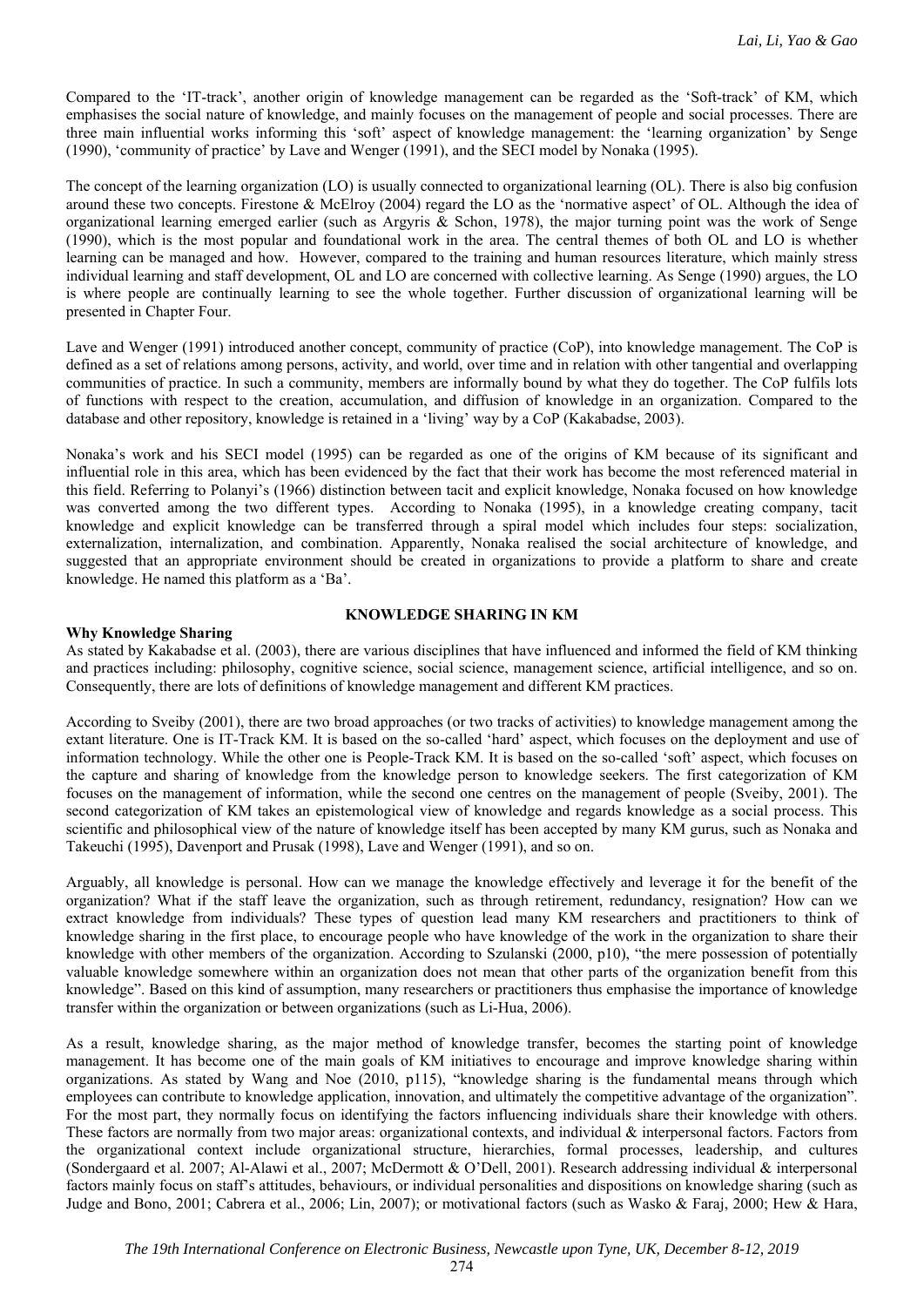2007); or interpersonal relationship and social networks (such as Robinson, 1996; Abrams et al., 2003; Regans & McEvily, 2003; Cross & Cummings, 2004).

Through knowledge sharing, it is argued that individual knowledge will be transferred among members of organizations and become organizational knowledge in the end. According to Yang & Wu (2008), if staff can share their individual knowledge, the organization and individuals can both develop. This is the basic argument in many KM perspectives, although different ways to share might be suggested (such as Nonaka's SECI model, Lave and Wenger's CoP, and so on). Much of the KM literature about knowledge sharing mainly addresses these factors impacting the knowledge sharing process, which derive from two major areas: the organizational context, and individual and interpersonal factors. Research addressing the latter mainly focus on staff's attitudes, behaviours, or individual personalities and dispositions on knowledge sharing (such as Judge and Bono, 2001; Cabrera et al. 2006; Lin, 2007); or motivational factors (such as Wasko & Faraj, 2000; Hew& Hara, 2007); or interpersonal relationships and social networks (such as Robinson, 1996; Abrams et al. 2003; Regans & McEvily, 2003; Cross & Cummings, 2004).

Knowledge sharing research addressing the organizational context mainly focus on management support (such as Cabrera et al., 2006; Lee et al., 2006; Kulkarni et al., 2006), rewards and incentives (such as Bock et al., 2005; Kankanhalli et al., 2005; Yao et al., 2007), organizational structure (such as Kubo et al., 2001; Jones, 2005; Kim & Lee, 2006), and organizational culture. There is general agreement that a supportive organizational culture should be created for knowledge sharing (Davenport & Prusak, 1998; Park et al., 2004). Many organizational cultural dimensions have been linked to successful knowledge sharing, among which trust has become the most popular one (Park et al., 2004; Kankanhalli, et al. 2005). There has also been some research into multinational cultural issues around knowledge sharing (such as Ford & Chan, 2003; Lai & Graham, 2009).

## **KNOWLEDGE SHARING DILEMMAS**

Many organizations have invested huge time and money to develop knowledge management systems employing state-of-theart technologies to facilitate the knowledge sharing activities. However, according to Babcock (2004), this investment has resulted in huge financial losses among Fortune 500 companies, at least \$31.5 billion per year, due to a failure to share knowledge. It is also widely accepted that there are many barriers and problems with knowledge sharing, in addition to the factors discussed in the previous section. Bearing this in mind, it is reasonable to ask some fundamental questions around knowledge sharing: why should the individual share their knowledge? Is knowledge sharing the fundamental means of knowledge management? The following section will critically explore these knowledge sharing dilemmas.

## **Why Should I Share? The Root Of The Barriers**

Based on a resource-based perspective or knowledge-based perspective to organizations, knowledge is seen as an important strategic asset or resource in organizations. Where knowledge is viewed as a kind of resource for organizations, knowledge sharing has been frequently explained by economic theories. Since knowledge sharing takes place in organizations, and among people, it has also been explored via social or behavioural theories. Whatever perspectives or theories we follow, the barriers to knowledge sharing are fundamental and from the root. As argued by Pfeffer (1997), the most fundamental question in organizational studies is how we understand the causes of behaviour. So what could cause people to share their knowledge? From an economic perspective, the primary motivation of behaviour is self-interest. Knowledge sharing is similar to other traditional economics of tangible resources, which can be explained by a cost-benefit analysis. Based on this perspective, the scarcity of knowledge decides its value. Those who own the scarce knowledge will have a great advantage within or among organizations. These people would seek great benefit from the receivers or the organizations since they might lose their advantage or their benefit might be damaged if they share their knowledge with others. Why should they share their scarce knowledge? Various exchange theories have been introduced to explain the knowledge sharing behaviours.

Christensen (2005) argues that knowledge sharing is an exchange process where the individuals offer something of value while receiving something of value. In other words, the motivation for sharing knowledge is actually with the expectation of receiving something in return, such as more knowledge, money, or gratitude. Different exchange models try to explain how and when the returns are made. Some assume that all economic exchanges like this rest on the schema of giving and returning the equivalence, for example, Fiske (1991), Ferrary (2003), Boer, Van Baalen, and Kumar (2004). Christensen (2005) proposes three kinds of exchanges in knowledge sharing, namely financial, organizational, and social exchange. In financial exchange, the knowledge sharer receives a return with monetary rewards. Organizational exchange refers to the return by promotions or other measures related to organizational identities. Social exchange is mainly based on informal exchange of personal commitment and relationships.

Similar to exchange theory, social dilemma theory has been introduced to explain the knowledge sharing dilemmas. Social dilemma theory argues the paradoxical situations between individuals and the public (Cabrera, 2002). In this perspective, the sharing of knowledge between individuals is seen as one of the processes underlying collective knowledge. This collective knowledge is seen as a kind of public good, or the commons. The collective knowledge, as a kind of shared property, is open to every individual. There is an apparent benefit in letting as many individuals as possible share with the collective knowledge. However, if every individual just took from the collective knowledge without contributing to it, the commons would be damaged until nobody was able to benefit from it. This is named the tragedy of the commons, as everybody tries to maximize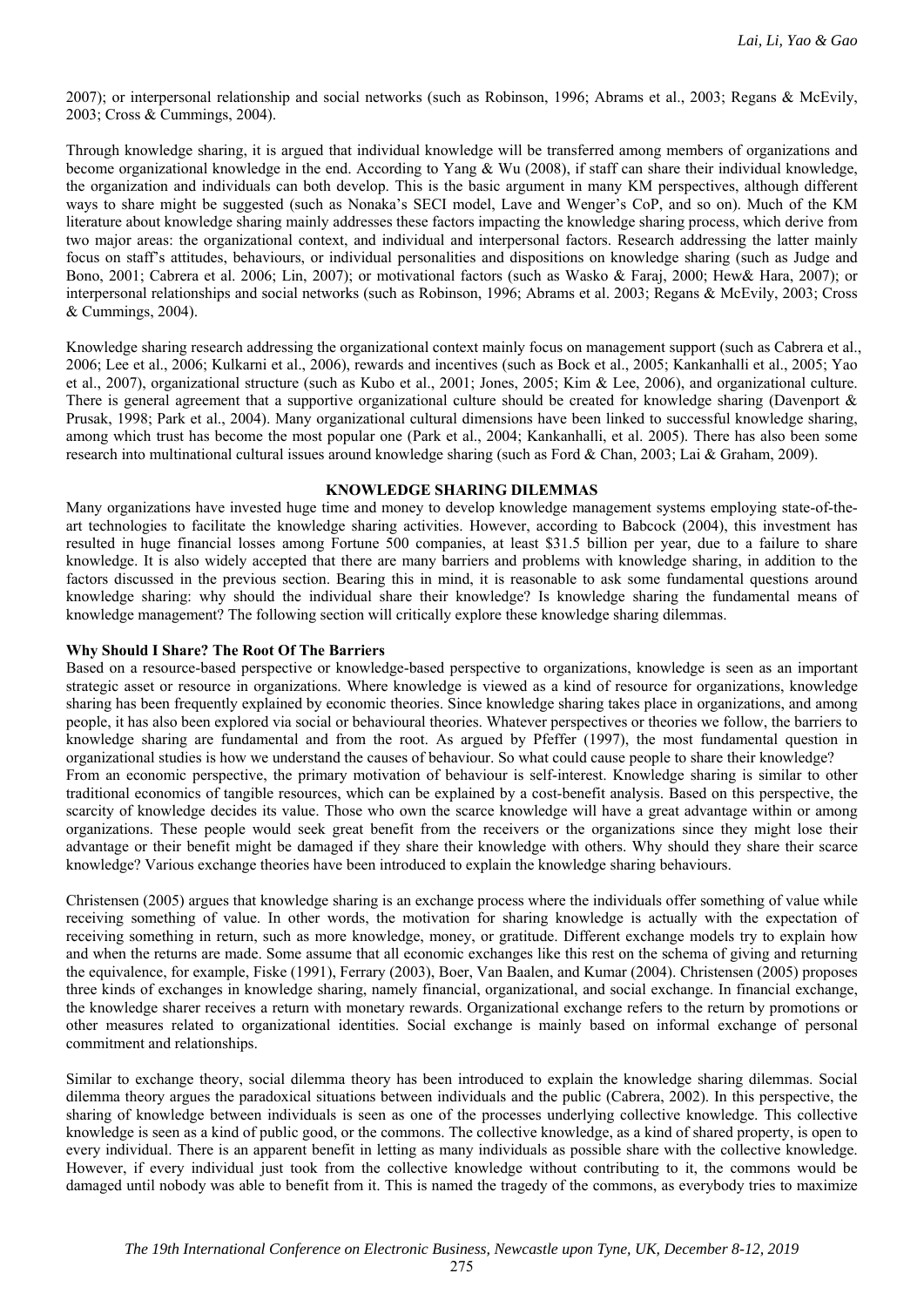individual payoff (Cabrera, 2002). As a consequence, collective damage will result. In other words, this is the paradox: individual rationality leads to collective irrationality (Kollock, 1998).

Since there is no restriction on access to the commons, namely the collective knowledge, individuals tend to enjoy the commons without contributing to it or exchanging with it. If you take from the commons without contributing or exchanging, you are enjoying the goods for free. Who does not like free things? It is a rational thought. However, if everyone acts like this rationally, nobody would cooperate, and eventually everybody will suffer this 'tragedy of the commons'.

This takes us back to the starting point: how can we encourage or facilitate people to share their knowledge, as they cannot be forced to do so. The willingness of individuals becomes critical here. Another kind of perspective, focusing on the intentions of behaviour, has been introduced to analyse knowledge sharing: the theory of reasoned action (TRA). According to Fishbein and Ajzen (1975), an individual's behaviour is determined by their intention to action, whilst this intention is determined jointly by their attitudes towards, and the subjective norms regarding their behaviour. Based on this framework, Bock, Zmud, Kim, and Lee (2005) propose three motivational drivers influencing individual attitudes towards knowledge sharing, namely, (1) anticipated extrinsic rewards from an economic perspective, (2) anticipated reciprocal relationships and sense of self-worth from a social psychological perspective, and (3) fairness, innovativeness, and affiliation from a sociological perspective.

The above discussion has illustrated the fundamental barriers existing in knowledge sharing. However, most current research about knowledge sharing tends to regard it as a linear, one-way process, in which the knowledge flows from the sharer to the receiver. This SRMC model normally includes a sender, a receiver, the message, and the context. This kind of model is able to illustrate the flow of knowledge and that the knowledge has been transferred. It does not demonstrate the whole process of how knowledge is shared, since knowledge sharing is a kind of exchange. In other words, it is an interactive process. Both giving and receiving should take place in the knowledge sharing process. In actuality, it is difficult to request people to simply share their knowledge because we are asking people to do what they do not want to do. We can only to encourage, provide incentives, or facilitate the knowledge sharing behaviours or processes, since the barriers are fundamental.

## **Existing Knowledge Versus New Knowledge**

According to the perspective of knowledge sharing, individuals have knowledge in mind, and this knowledge should be shared and transferred in organizations (Yang & Wu, 2008; Wang & Noe, 2010). If knowledge cannot be effectively shared, then it is likely to fade away. Where face-to-face communication is not possible, we can rely on some technologies to capture this knowledge first. Then, we can find and utilize the knowledge later when we need it. Arguably, the sharing of existing knowledge within organizations will help them to effectively utilise available resources. This implies that 'knowledge sharing' is dealing with the existing knowledge in organizations. However, is the existing knowledge up to date, or has it been validated in a changing environment? Can the existing knowledge be utilized with a 'one size fits all' mentality? Will the people who receive the existing knowledge learn or create new knowledge? Can knowledge sharing alone help organizations gain or maintain their competitive advantages?

Knowledge sharing implies the transferring of some knowledge from one person to another (Al-Hawamdeh, 2003). This process results in the copying of knowledge, not the creation of new knowledge. However, as pointed out by Coulson-Thomas (2004, p88), "copying and sharing commodity knowledge is not the route to market leadership". New knowledge is increasingly important for organizations, as it is the source of competitive advantage (Porter, 1985; Conner, 1991; Halawi et al. 2005). Knowledge management, as a new management concept, helps organizations to create and leverage new knowledge to gain or maintain competitive advantage (Sveiby, 1986; Drucker, 1993). According to Coulson-Thomas (2004), KM should be an end-to-end process, from identifying knowledge requirements, to knowledge creation, sharing, and application, to enable innovation and deliver additional income streams. Most KM initiatives focus exclusively on the knowledge sharing part of the process, while knowledge creation and exploitation tend to be missing.

Knowledge creation, as a concept, was mainly introduced by Nonaka (1995). According to Nonaka (1995), in a knowledge creating company, knowledge is created through the interaction and intersection between tacit and explicit knowledge. This is a cyclical process in the form of a spiral and includes four steps: socialization, externalisation, internalisation, and combination. Although knowledge sharing, as a term, is not used in Nonaka's model, knowledge sharing activities have been stressed. For example, the socialisation phase and combination phase in the model actually refer to the sharing or tacit knowledge and explicit knowledge among colleagues respectively. According to Nonaka, it is such sharing of knowledge that makes knowledge creation become possible in organizations. In other words, knowledge sharing is a prerequisite of knowledge creation in organizations, and they are positively related.

This perspective has been questioned recently by Tatiana Andreeva (2009). According to Andreeva (2009), knowledge creation is usually expected to bring new knowledge or innovation compared to knowledge sharing which refers to copying or replication. To explore the relationships between knowledge sharing and knowledge creation, Andreeva (2009) conducted research in some knowledge-intensive companies in Russia. She found that individuals have preferences towards either new knowledge creation or existing knowledge sharing. Furthermore, a person cannot be inclined to both processes at the same time. The findings imply some contradictions between the knowledge sharing and knowledge creation processes. Thus the two processes are not positively related, as Nonaka proposed.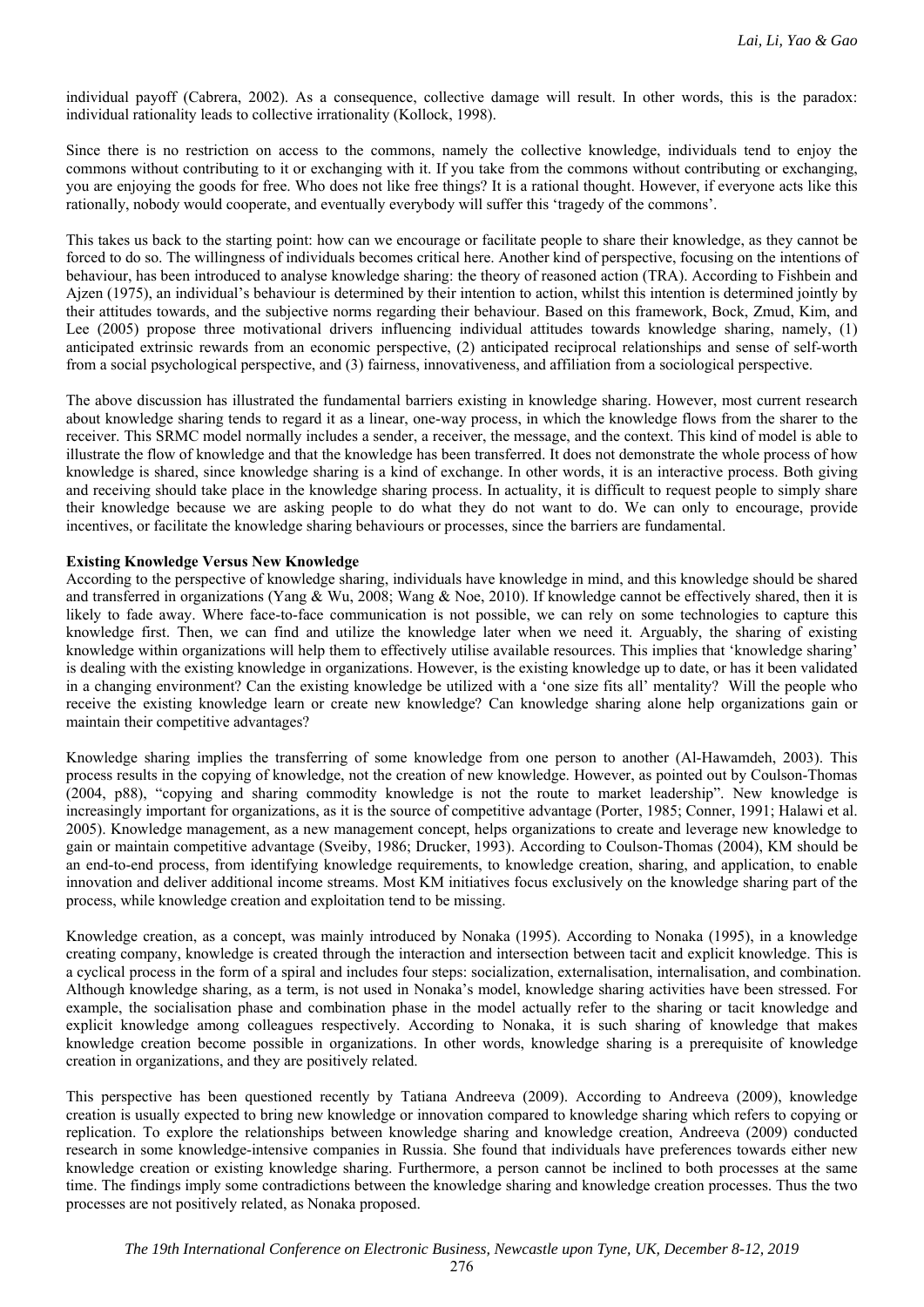The differences between knowledge sharing and knowledge creating illustrate the different emphases on existing knowledge or new knowledge to be found within organizations. Although there are different viewpoints about these two knowledge related processes (i.e. positively related or not), they can be regarded as two independent processes both of which should be taken into account. When we are faced with a changing environment and today's modern society, new knowledge is crucial for gaining and maintaining competitive advantages, whilst sharing existing knowledge alone is apparently not enough.

#### **Knowledge: Pull Versus Push**

The main aim of knowledge sharing is to encourage people to contribute their knowledge, to transfer knowledge from the sharer to the receiver, so that knowledge can be effectively utilized. The problem here is what makes this transfer process happen in the first place when knowledge is still in the knowledge sharer's mind. Is it the sharer who initiates the knowledge transfer process or the receiver? In other words, is it the sharer, who pushes the knowledge to the receiver, or a seeker, who pulls the knowledge to himself, triggering the knowledge transfer process? Actually, this question has leaded to two different approaches in knowledge management: knowledge push (or supply-driven) approaches and knowledge pull (or demand-driven) approaches (Scarbrough et al., 1998).

According to Alavi and Leidner's (2001), knowledge push approaches aim to increase the knowledge flow in organizations by capturing, codifying, and transmitting knowledge. This is actually another form of knowledge sharing: The sharer's knowledge is captured and codified in some format and then is transferred to the seeker. In contrast, knowledge pull approaches are concerned with the problems of engaging employees in the process of searching for and applying knowledge. The knowledge sharing perspective or knowledge push approaches tend to dominate the KM literatures. Much of them give emphasis to the employment of information technology to enhance knowledge capture, knowledge codification, and knowledge storing, especially the creation of knowledge databases, such as expert systems, or knowledge repositories.

Although knowledge is really important for organizations and has been regarded as a kind of asset, it is not really an object or entity like other assets. It is necessary to understand how knowledge is created or gained by people. As discussed in Chapter Four, knowledge is special and personal. It is embodied and resides in the heads of those who developed or constructed it. Thus, within practice-based perspective there is no fully explicit knowledge. All knowledge or knowing is personal, and cannot be disembodied from people. Knowledge is only developed by people themselves when they carry out activities and gain experiences. Within this perspective, there is no knowledge transfer process but instead a knowledge construction process or learning process. Bearing in mind the discussion about data, information, and knowledge, what is transferred is not knowledge but some form of data or information, which will help other people to learn or to construct knowledge that in turn belongs to themselves.

For instance, somebody shares his knowledge with you by giving you his notebook about solving some problems. However, you will never get that 'knowledge' in the notebook if you are not interested in it, or do not read it and learn from it. As the knowledge has been reduced to data or information when it was expressed or recorded (e.g. in the notebook) by the 'sharer', it is thus the 'seeker' who will construct the knowledge with the help of the data or information from the sharer or, even more, from others. Knowledge will not be 'shared' if the 'seeker' cannot or does not construct the knowledge by themselves. A similar situation in a classroom could serve as another example. The students are taught by the same teacher in the same way at the same time. However, the results could be quite varied, as there will be students of different abilities. In other words, the teacher is sharing his knowledge with the students in the same way, but the results of the knowledge sharing process will be different as a result of the different knowledge seekers (among some other factors). Therefore, in the knowledge sharing or transfer process, the key aspect is not the 'sharer' but the 'seeker' side as the nature of knowledge. The next question concerns how the 'seeker' starts to learn. Or, in other words, what triggers us to learn? The answer could also help us to understand what initiate the knowledge sharing or transferring process.

According to Larson (1991), as a kind of informal and incidental learning, workplace learning occurs most often when the learner is faced with an event or situation that is recognised as disconcerting or non-routine. As argued by Cseh, Marsick and Watkins (1999), a new life experience tends to provide a challenge, a problem to be resolved, informal and incidental learning normally begins with such kind trigger. This is to say that in a workplace, learning is normally triggered by a challenge or problem to be resolved. Then we tend to learn to solve the problem or meet the challenge. This kind of perspective is also similar to action learning. According to Revans (1982), learning is initiated when people question their own direct experience. In Revans' (1982) learning equation, learning is programmed knowledge plus questioning insight, which implies that individuals in the workplace learn from experience through reflection and action, usually to solve problems they meet at work. In other words, learning occurs in the process of finding solutions to problems in the workplace.

Based on this, the problem we meet is actually the trigger of a learning process. The person who encounters a problem or a challenge will then become a seeker to actively learn, or 'pull' the knowledge (if we see knowledge as an object) to solve the problem. At this time, if anyone would like to share his knowledge with the seeker, then a so-called knowledge sharing or transferring process will be started. Apparently, it is not the knowledge sharer, but the opposite side, the knowledge seeker, who is trying to seek or pull knowledge to solve the problem. It is the pull not the push that makes learning or knowledge transferring take place. This implies that simply 'pushing' the 'knowledge' to others does not mean a knowledge transfer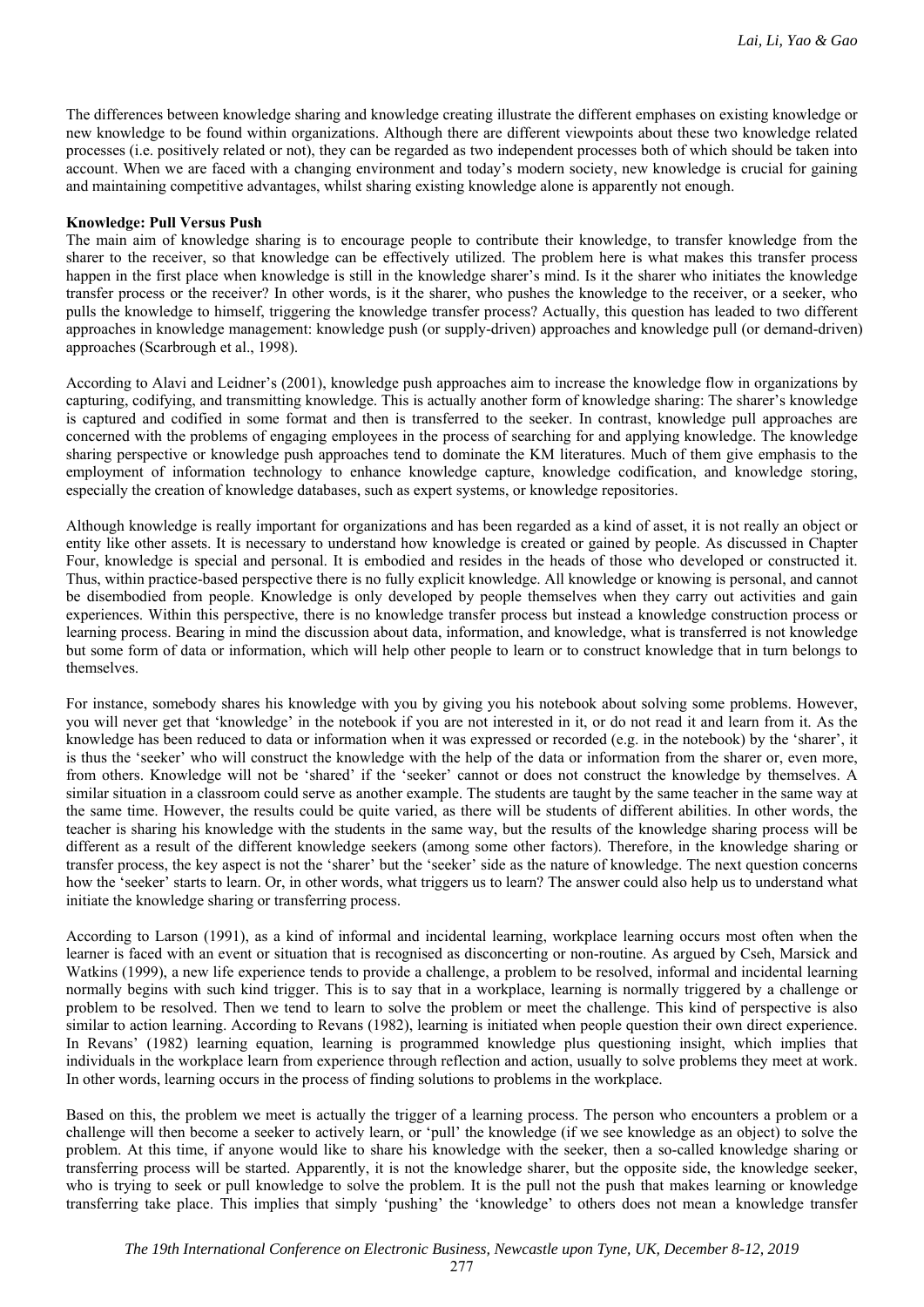process will happen. Knowledge sharing can only provide help to others who want to learn or actively seek. Only when we are actively 'pulling', namely learning, can the knowledge be shared with or transferred to us.

## **KNOWLEDGE SEEKING IN KM**

The above discussion about the dilemmas of knowledge sharing has demonstrated three fundamental problems. The authors researcher firmly stand on this point that it is knowledge seeking rather than knowledge sharing that makes knowledge transfer or knowledge creation possible. This implies that it is not enough just to emphasize knowledge sharing and give emphasis to the knowledge sharer or push side. We should pay more attention to the opposite side of knowledge sharing, to those who actively seek solutions for the problems or challenges they meet at work, namely 'knowledge seeking'. Thus, there is an apparent need to explore how knowledge seeking will take place, and what factors might be involved in this process.

Firstly, what is knowledge seeking? Some researchers have studied in this area, but it seems that there are different understandings of knowledge seeking. Various notions have been employed, each with a different focus, referring to the knowledge seeking process, such as knowledge acquisition, knowledge sourcing, knowledge creation and, even, information seeking. In some literatures they are even used in an overlapping way. For example, in Motwani's (2006) study knowledge acquisition, information acquisition, information gathering, and knowledge creation are used alternately referring to the same thing. Before a definition is given to knowledge seeking in this research, the related literature will be briefly reviewed.

#### **Existing Research Related To Knowledge Seeking**

There is not much research using the notion of knowledge seeking. Knowledge seeking mainly refers to behaviours associated with seeking knowledge from Electronic Knowledge Repositories (EKR). Apparently, these studies regard knowledge as an object or entity, and individuals can find it out when they need it. Kankanhalli, Tan, and Wei (2001) found that people can use the EKR as both contributors and seekers of knowledge. Prior researches mainly focused on the contributors, exploring how people share their knowledge to the system. So they conducted their research to formulate and test a theoretical model explaining an individual's knowledge seeking behaviour with the EKR. Three major factors were considered in their study, namely technology related factors (such as the quality of output, the use of EKR system), organization related factors (such as policies and procedures in the organization, and the reward systems), and task factors (such as task interdependence, knowledge tacitness). After analysis of the data collected from more than 100 knowledge workers, they concluded that technology characteristics and organizational characteristics have direct impact on knowledge seeking behaviour, while task characteristics play a moderating role in the knowledge seeking process.

Kankanhalli and Tan et al (2005) repost on further research to test the model relating potential antecedents to EKR usage. Their study reveals that perceived output quality, resource availability, task tacitness and interdependence, and incentives affect EKR usage for knowledge seeking. Following Kankanhalli, Tan, and Wei's (2001) study, Sanjeev and Gee-Woo (2005) employed the Decomposed Theory of Planned Behaviour and Technology Acceptance Model to investigate the factors influencing an individual's knowledge seeking behaviour in EKR, providing an understanding of the underlying psychological processes in knowledge seeking. Many factors have been identified as influential in knowledge seeking behaviour in EKR: perceived usefulness, seeking effort, trust, and information asymmetry.

To encourage knowledge transfer in organizations, collaboration has been regarded as very important in knowledge management. Bock, Kankanhalli, and Sharma (2006) conducted research to explore how collaborative norms in an organization influence knowledge seeking with regard to the EKR. According to them, collaborative norms positively influence individuals' knowledge seeking from EKR.

There are some other notions used in KM literature similar to the meaning of knowledge seeking, for example, knowledge creation and knowledge sourcing. Nonaka and Takeuchi (1995) argue that knowledge will be created when tacit and explicit knowledge is interconverted in organizations. Gray and Meister (2004, 2005) use 'knowledge sourcing' to describe the activities in organizations in which individuals intentionally access each other's expertise, experience, insights, and opinions. According to them, knowledge sourcing methods refers to the specific mechanism by which an individual accesses another's knowledge, including those recently proposed in the KM literature (such as knowledge repositories) and well-established organizational practices (such as meetings). They classified three different types of knowledge sourcing, and argue that each method may support multiple forms of knowledge sourcing: dyadic knowledge sourcing, published knowledge sourcing, and group knowledge sourcing.

Gray and Meister (2004) propose a general model of knowledge sourcing, which includes contextual, dispositional antecedents, and learning outcomes. They attempted to identify knowledge sourcing effectiveness based on these three aspects. They concluded, from a survey, that knowledge sourcing explains a significant proportion of individuals' learning outcomes. In 2005, they made further efforts to explore whether different classes of knowledge sourcing methods produced different kinds of performance outcomes (Gray and Meister, 2005). This study revealed that different classes of methods were not as interchangeable as the KM literature might suggest. At the same time, they found that technology-based methods are not inherently superior or inferior to traditional methods.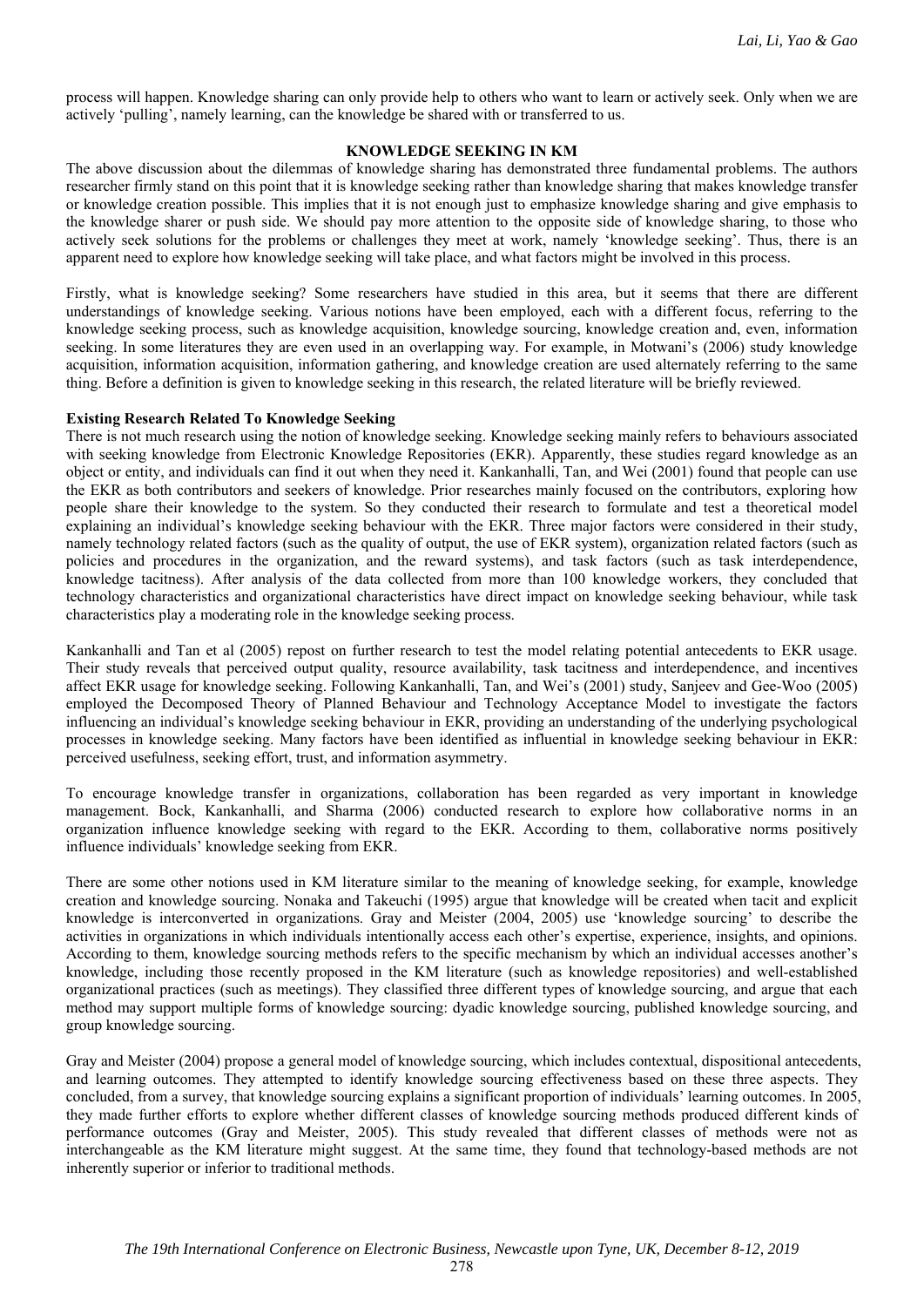Knowledge acquisition is another term related to knowledge seeking. Beveren (2002), for example, presented a model to describe the knowledge acquisition process. According to him, knowledge is different from information, and knowledge can only be created from the processing of information in our brain. Thus, the knowledge acquisition process is divided into two separate processes: outside and inside our brains. When we acquire knowledge, we acquire information through the sensors at the first stage. Then this information is processed in the brain by using prior knowledge, during which new knowledge may be acquired or created. Apparently, this perspective on knowledge acquisition is based on information processing learning theory, which regards information processing as a black box, a psychological process in the brain.

Zhou (2004) related tacit knowledge acquisition to the study of intelligence. He argues that practical intelligence concerns problem solving, problem finding and knowledge acquisition. Assimakopoulos and Yan (2006) explored how Chinese software engineers acquired codified and tacit knowledge in their daily work. They argue that knowledge acquisition refers to a series of activities, such as seeking advice, learning to solve technical problems and so on. Some sources of knowledge seeking have been identified in their study: for example, technical books and online searching, local community of practice, and personal networks.

Knowledge acquisition also appears in the computing science literatures in the field of knowledge-based systems or expert systems. Brewster, Ciravegna and Wilks (2001, p1) argue that, "for knowledge to be managed it must first of all be captured or acquired in some useful form, e.g. stored in an ontology". According to Gebus and Leiviska (2007), knowledge acquisition implies how we extract knowledge from experts and represent it in a knowledge-based system, and this activity is normally carried out by a knowledge engineer. From a computing science perspective, the research in knowledge acquisition focuses on how to employ or develop new techniques to extract knowledge, how to define the ontology in the database, and how to automate the knowledge acquisition process to reduce time or cost, and so on.

## **Knowledge Seeking Is A Learning Process**

To define knowledge seeking, the meaning of knowledge needs to be clarified. Many learning theories have been developed to explain how knowledge is created, from the behaviourist theories in the early stages, like Pavlov, which emphasizes the principle of 'stimulus-response', to the cognitive theories, like Bandura and Weiner, which focus on the internal processes of the mind and view the learner as an information processer. Developed from cognitive theory, the constructivist view of learning argues that individuals construct knowledge through an interpretative interaction with the social world they experience. Knowledge is actively received either through the senses or by way of communication (Von Glasersfield, 1989). According to Vygotskian's (1978) cognitive development perspective, the construction of knowledge is mediated by the socio-cultural context of its acquisition. Billett (1995, p21) argues that "appropriation involves an interpretative appraisal and construction of knowledge by individuals, rather than being a faithful representation of externally-derived stimuli". Knowledge is a subjective concept and is always contextual. Jakubik (2007) argues that knowledge cannot exist in a vacuum and is not static, but is instead a dynamic concept created in social interactions. Therefore, the cognising subject actively constructs knowledge.

As a kind of adult learning, learning in the workplace is different from student learning. Conlon (2004) pointed out that much of what we learn in the workplace occurs during informal practice, namely, informal learning or incident learning. In Chapter Four, workplace-learning theories were reviewed, such as experiential learning, action learning, and situated learning. Apart from this, the most common way to describe knowledge is to distinguish it from data and information. Compared to information, knowledge is the product of the individual mind and it is subjective in the ontological sense (Searle 1996). As Stankosky (2006) argues, knowledge is 'people based' rather than 'bits based' and is about a 'capacity to take action'. Knowledge is personal and is thought to be 'internal in me', while information is thought to be 'external and outside me' (Stankosky, 2006, p50).

If a person, with the help of information, is able to develop conceptual systems for the part of the environment acting as guidance, this person has developed knowledge (Johannessen et al, 2002). Maturana & Varela (1992) point out that all knowing depends on the structure of the knower and, without the existence of the knower, knowledge does not exist. "Knowledge is knowledge till it resides in the minds of people; once it is outside the human mind, it is information" (Al-Hawamdeh, 2003 in Singh 2007, p170). Only when information is actively processed in the mind of an individual through reflection, enlightenment, learning, or doing, can it be called knowledge. In other words, the known and knower are indivisible. This kind of perspective can also be found in many other literatures (Wilson, 2000; Jakubik, 2007; Hassell, 2007).

Most KM perspectives focus on the integration and coordination of the individual's knowledge. They acknowledge the differences between information and knowledge and give emphasis to the social and cognitive attributes of knowledge. However, they view knowledge as a noun and try to capture and store it outside the human mind and share it in organizations. Given knowledge is a cognitive process in a human's mind, how can it be codified, transferred and shared by technologies? The concepts of information and knowledge appear to be used in a confusing or overlapping manner in much of the research in the KM field. As stated by Wilson (2000, p50), "knowledge is knowable to the knower…it cannot be transmitted…only information about the knowledge can be recorded and accessed by another person". Knowledge is different from information in that knowledge is always embodied and is always the experience of some individuals in a society (Hassell, 2007).

Even in Nonaka and Takeuchi's SECI model, the application of the dualistic distinction of knowledge, tacit and explicit, is overly simplistic. As stated by Mooradian (2005), the tacit/explicit distinction of knowledge is 'structural or relational'. They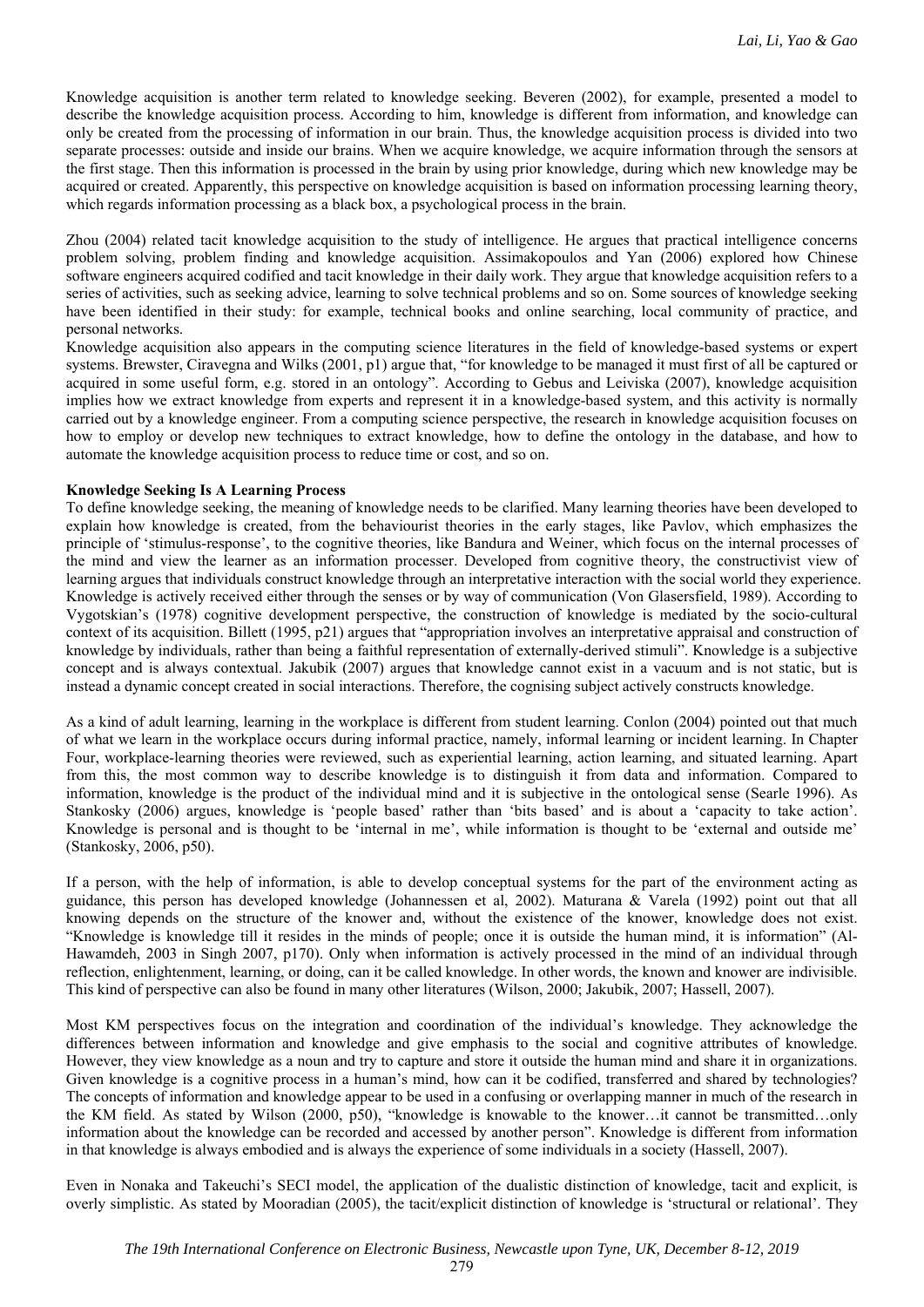cannot convert from one kind to another. Both kinds of knowledge actually support each other and 'allow them to be acts of knowing' (Mooradian, 2005). Given the definition of tacit knowledge, how can we externalise it easily? If it is created through doing, learning, and experience, how can tacit knowledge be 'converted' from another kind: explicit knowledge? Furthermore, knowledge is no longer real knowledge and is reduced to information for others, once it is divorced from one's mind. Even socalled explicit knowledge needs a cognitive learning process to 'convert' from information into knowledge.

As Churchman (1971) argues, knowledge resides in the user and not in the collection of information. This implies that having more information does not necessarily lead to enhanced knowledge creation. Simply delivering or 'pushing' information to a user's desktop may not be an effective approach to the management of knowledge, due to the lack of the user's attention that is required for processing this information and constructing it into knowledge. Knowledge is created or constructed on the basis of 'pull' by individuals. This clearly tells us that KM is essentially a deeply social process, and that knowledge seeking (demand pull), compared to knowledge sharing (supply push), is the core and foundation of knowledge management. Without this vital link in the cycle of knowledge management, how can we put KM approaches into practice? Those traditional KM concepts that mainly emphasise information technologies and knowledge sharing are thus too neat and simple to survive in the workplace.

#### **Defining Knowledge Seeking**

Based on this new understanding of knowledge and learning theories discussed above, this researcher regards knowledge seeking within organizations as: A learning process, or a process of constructing knowledge, which results in the improvement of the seeker's knowledge structure to solve problems or satisfy some goal.

This definition is placing emphasis on the cognitive process of knowledge construction within individuals, through information seeking, sense making, and learning by doing, by experiences, or by problem solving (see Figure 2). It is a learning process, which focuses on not only the meaning of the material (so-called data/information/knowledge) for the seekers in certain situational or organizational contexts, but also how they solve problems they meet, and what knowledge they gain or create eventually in their mind through this process. Without such a process, knowledge will not be constructed by individuals, and knowledge management will not demonstrate any difference to information management.



Figure 2: Knowledge construction in a workplace

Furthermore, the concept of 'knowledge seeking' here is different from knowledge sourcing, knowledge acquisition, information seeking, and knowledge seeking as found in literature. According to Wilson (2000), information seeking behaviour is the purposive seeking for information as a consequence of a need to satisfy some goal. This implies giving emphasis to what kind material or fodder the seekers are looking for in order to satisfy their goal. The concepts of knowledge sourcing, knowledge acquisition and knowledge seeking refer to finding out 'knowledge' from somewhere. As stated by King, Chung & Haney (2008), knowledge acquisition involves the search for, recognition of, and assimilation of potentially valuable knowledge, often from outside the organization. This viewpoint tends to regard knowledge as something existing somewhere and means to seek or find it out, which is no different to information seeking as described above.

#### **ACKNOWLEDGMENTS**

The authors would like to thank the research was supported by Henan Key Laboratory of Smart Lighting, and the Henan Provincial Research Program: 'The Development and Practice of Speciality Construction in Computing Science and Technology in The Context of Emerging Engineering Education' (Program No.: 2017SJGLX462).

#### **REFERENCES**

Abrams, L. C., Cross, R., Lesser, E. & Levin, D. Z. (2003). Nurturing interpersonal trust in knowledge-sharing networks. The Academy of Management Executive, 17, 64-77.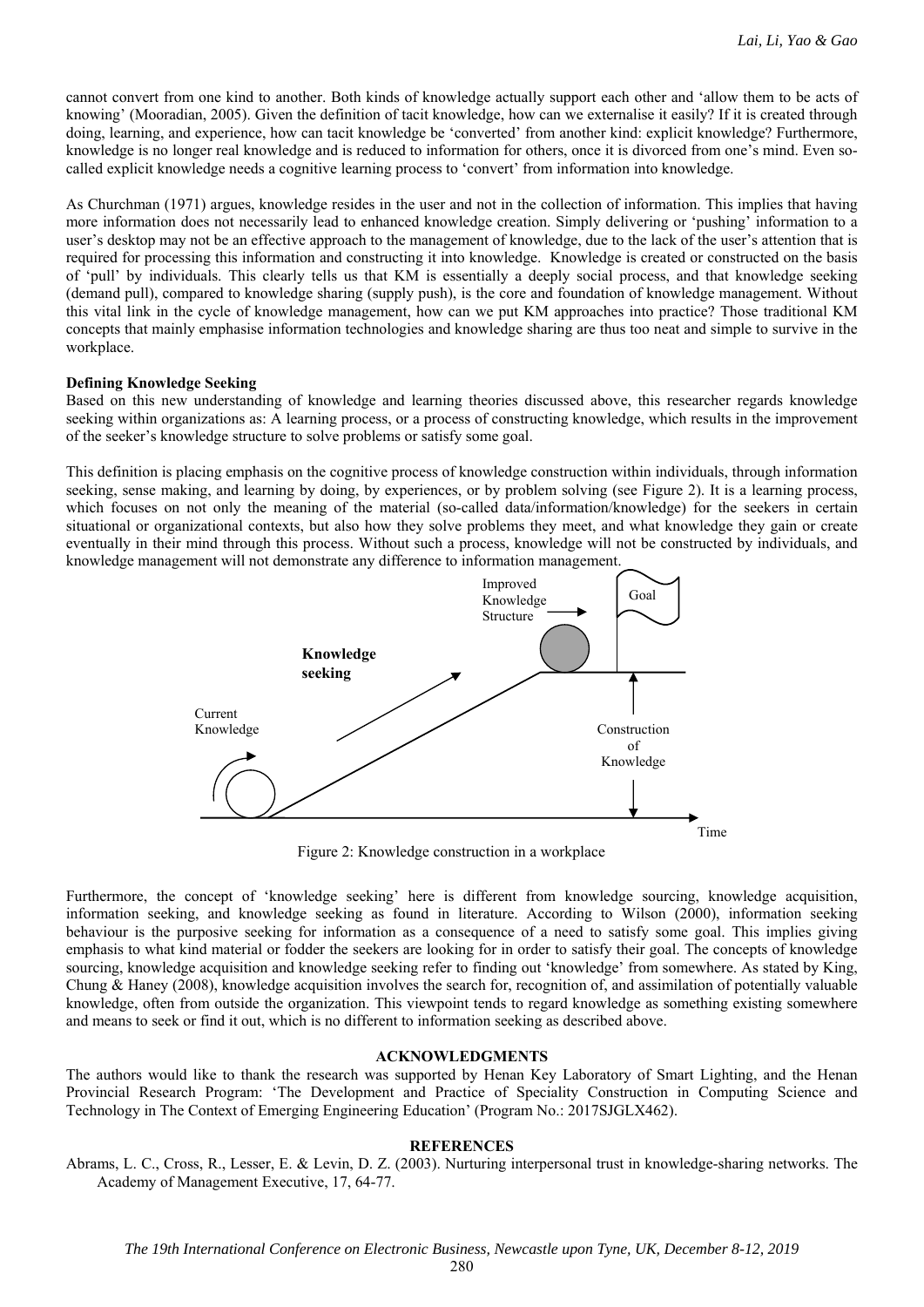Al-Alawi, A. I., Al-Marzooqi, N. Y. & Mohammed, Y. F. (2007). Organizational culture and knowledge sharing: critical success factors. Journal of Knowledge Management, 11, 22-42.

- Alavi, M. & Leidner, D. E. (2001). Review: knowledge management and knowledge management systems: conceptual foundations and research issues. MIS Quarterly, 25, 107-136.
- Al-Hawamdeh, S. (2003). Knowledge Management: cultivating knowledge professionals, Oxford, Chandos Publishing.
- Andreeva, T. (2009). Tensions between knowledge creation and knowledge sharing: Individual preferences of employees in knowledge-intensive organizations. In Handbook of research on knowledge-intensive organizations (pp. 459-477). IGI Global.
- Argyris, C. & Schon, D. (1978). Organizational learning: a theory of action perspective, New York, NY, Addison-Wesley.
- Assimakopoulos, D. & Yan, J. (2006). Sources of knowledge acquisition for China software engineers. R & D management, 36, 97-106.
- Babcock, P. (2004). Shedding light on knowledge management. HR magazine, 49(5), 46-51.
- Bell, D. (1974). The coming of post-industrial society : a venture in social forecasting, London, Heinemann Educational.
- Beveren, J. V. (2002). A model of knowledge acquisition that refocuses knowledge management. Journal of Knowledge Management, 6, 18-22.
- Billett, S. 1995. Workplace learning: its potential and limitations. Education & Training, 37, 20-27.
- Bock, G. W., Kankanhalli, A. & Sharma, S. (2006). Are norms enough: the role of collaborative norms in promoting organizational knowledge seeking. European Journal of Information Systems, 15, 357-367.
- Bock, G. W., Zmud, R. W., Kim, Y. G. & Lee, J. N. (2005). Behavioural intention formation in knowledge sharing: examining the roles of extrinsic motivators, social-psychological forces, and organizational climate. MIS Quarterly, 29, 87-111.
- Boer, N. I., van Baalen, P. J., & Kumar, K. (2004). The implications of different models of social relations for understanding knowledge sharing. In Organizations as Knowledge Systems (pp. 130-153). Palgrave Macmillan, London.
- Brooking, A. (1997). Intellectual capital: Core asset for the third millennium: core asset for the third millennium enterprise. Thomson Learning.
- Cabrera, A. & Cabrera, E. F. (2002). Knowledge shaing dilemmas. Organization Studies, 23, 687-710.
- Cabrera, A., Collins, W. C. & Salgado, J. E. (2006). Determinants of individual engagement in knowledge sharing. International Journal of Human Resource Management, 17, 245-264.
- Christensen, P. H. (2005). Facilitating knowledge sharing: A conceptual framework. Available at SSRN 982071.
- Churchman, C. W. (1971). The design of inquiring systems basic concepts of systems and organization.
- Conlon, T. J. (2004). A review of informal learning literature theory and implications for practice in developing global professional competence. Journal of European Industrial Training, 28, 283-295.
- Conner, K. R. (1991). A historical comparison of resource-based theory and five schools of thought within industrial organization economics: do we have a new theory of thr firm? Journal of Management, 17, 121-154.
- Cortada, J. W., & Woods, J. A. (1999). The knowledge management yearbook 1999-2000. Educational Technology & Society, 2(3).
- Coulson-Thomas, C. (2004). The knowledge entrepreneurship challenge. The Learning Organization, 11, 84-93.
- Cross, R. & Cummings, J. N. (2004). Tie and network correlates of individual performance in knowledge-intensive work. Academy of Management Journal, 47, 928-937.
- Cseh, M., Watkins, K. E. & Marsick, V. J. (1999). Re-conceptualizing Marsick and Watkins' model of informal and incidental learning in the workplace. In: KUCHINKE, K. P., ed. (1999). Academy of Human Resource Development Annual Conference, 1999 Baton Rouge, LA. 349-356.
- Dalkir, K. (2013). Knowledge management in theory and practice. Routledge.
- Davenport, T. H., & Prusak, L. (1998). Working knowledge: How organizations manage what they know. Harvard Business Press.
- Drucker, P. (1993). Post capitalist society, Butter worth Heinemann. New York.
- Drucker, P. F. (1966). The Effective Executive Harper & Row. New York, NY.
- Drucker, P. F. (1969). Work and Worker in the Knowledge Society. The age of discontinuity: guidelines to our changing society, 269-290.
- Edvinsson, L. 1997. Developing intellectual capital at Skandia. Journal of Long Range Planning, 30, 366-373.
- Ferrary, M. (2003). The gift exchange in the social networks of silicon valley. California Management Review, 45, 120-138.
- Firestone, J. M. & Mcelroy, M. W. (2004). Organizational learning and knowledge management: the relationship. The Learning Organization, 11, 177-184.
- Fishbein, M., & Ajzen, I. (1977). Belief, attitude, intention, and behavior: An introduction to theory and research.
- Fiske, A. P. (1991). Structures of social life: The four elementary forms of human relations: Communal sharing, authority ranking, equality matching, market pricing. Free Press.
- Ford, D. P., & Chan, Y. E. (2003). Knowledge sharing in a multi-cultural setting: a case study. Knowledge Management Research & Practice, 1(1), 11-27.
- Gao, F., Li, M. & Clarke, S. (2008). Knowledge, management, and knowledge management in business operations. Journal of Knowledge Management, 12, 3-17.
- Gebus, S. & Leiviska, K. (2007). Knowledge acquisition for decision support systems on an electronic assembly line. Expert Systems With Applications, 09, 1-9.
- Glasersfeld, E. V. (1989). Constructivism in Education.. Husen, T. and Postlethwaite, N.(eds.)(1989) International Encyclopedia of Education, (Supplementary Volume).

281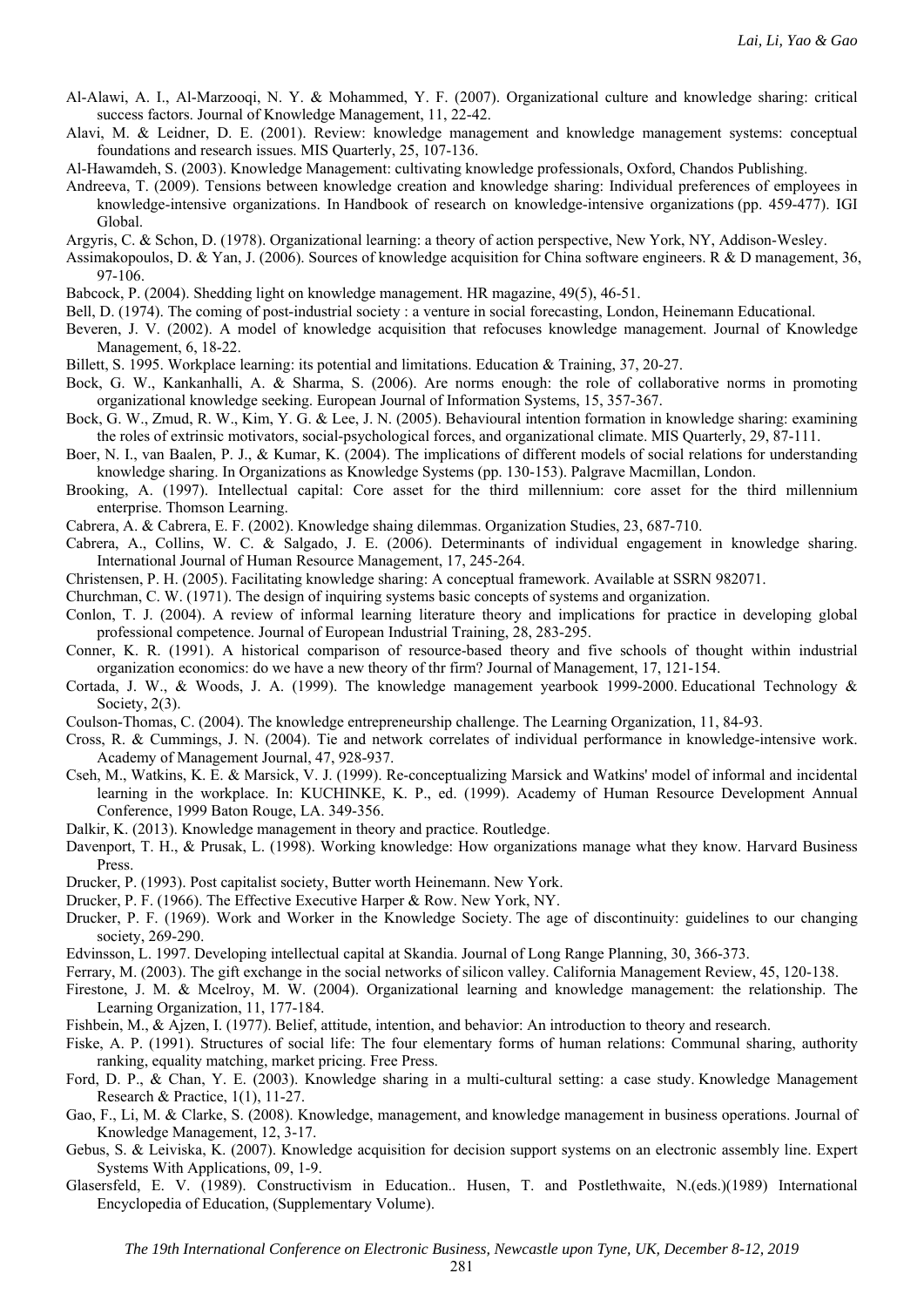- Grant, K. A. & Grant, C. T. (2008). Developing a model of next generation knowledge management. Informing Science and Information Technology, 5, 571-590.
- Gray, P. H. & Meister, D. B. (2004). Knowledge sourcing effectiveness. Management Science, 50, 851-834.
- Gray, P. H. & Meister, D. B. (2005). Knowledge sourcing method. Information & Management, 43, 142-156.
- Grey, D. (1996). KM Forum Archives -- The Early Days [Online]. Available: http://www.km-forum.org/what\_is.htm (accessed 25 Nov. 2019).
- Grossman, G. & Helpman, E. (1990). Comparative advantage and long-run growth. American Economic Review, 80, 796-815.
- Gupta, A. K., & Govindarajan, V. (2000). Knowledge management's social dimension: Lessons from Nucor Steel. *MIT Sloan Management Review*, *42*(1), 71.
- Halawi, L. A., Aronson, J. E. & Mccarthy, R. V. (2005). nResource-based view of knowledge management for competitive advantage. The Electronic Journal of Knowledge Management, 3, 75-86.
- Hassell, L. (2007). A continental philosphy perspective on knowledge management. Information Systems Journal, 2007, 185- 195.
- Hew, K. F. & Hara, N. (2007). Knowledge sharing in online environments: a qualitative case study. Journal of the american society for information science and technology, 58, 2310-2324.
- Hislop, D. (2009). Knowledge Management in Organizations, Oxford, Oxford University Press.
- Jakubik, M. (2007). Exploring the knowledge landscape: four emerging views of knowledge. Journal of Knowledge Management, 11, 6-19.
- Johannessen, J. A., Olaisen, J. & Olsen, B. (2002). Aspects of a systemic philosophy of knowledge: from social facts to data, information and knowledge. Kybernetes, 31, 1099-1120.
- Jones, M. C. (2005). Tacit knowledge sharing during ERP implementation: A multi-site case study. Information Resources Management Journal, 18, 1-23.
- Judge, T. A. & Bono, J. E. (2001). Relationship of core self-evaluations traits-self-esteem, genaralized self-efficacy, locus of control, and emotional stability - With job satisfaction and job performance: a meta-analysis. Journal of Applied Psychology, 86, 80-92.
- Kakabadse, N. K., Kakabadse, A. & Kouzmin, A. (2003). Reviewing the knowledge management literature: Towards A Taxonomy. Journal of Knowledge Management, 7, 75-91.
- Kankanhalli, A., Tan, B. C. Y. & Wei, K. K. (2005). Contributing knowledge to electronic knowledge repositories: An emprical investigation. MIS Quarterly, 29, 113-143.
- Kankanhalli, A., Tan, B., & Wei, K. K. (2001). Seeking knowledge in electronic knowledge repositories: An exploratory study. ICIS 2001 Proceedings, 16.
- Kim, S. & Lee, H. (2006). The impact of organizational context and information technology on employee knowledge sharing capabilities. Public Administration Review, 66, 370-385.
- King, W. R., Chung, T. R. & Haney, M. H. (2008). Knowledge management and organizational learning. Omega: The International Journal of Management Science, 36(2), 167-172.
- Koenig, M. E. D. (2002). The third stage of KM emerges [Online]. Available: http://www.kmworld.com/Articles/ Editorial/Feature/The-third-stage-of-KM-emerges-9327.aspx (accessed 25 Nov. 2019).
- Kollock, P. (1998). Social dilemmas: the anatomy of cooperation. Annual Review of Sociology, 24, 183-214.
- Kubo, L., Saka, A., & Pan, S.L. (2001) Behind the scenes of knowledge sharing in a Japanese bank, Human Resource Development International, 4:4, 465-485
- Kulkarni, U. R., Ravindran, S. & Freeze, R. (2006). A knowledge management success model: theoretical development and empirical validation. Journal of Management Information Systems, 23, 309-347.
- Lai, H. & Graham, M. (2009). A comparison of Chinese and UK cultural preferences supporting knowledge management in organizations. The International Journal of Knowledge, Culture and Change, 9, 139-150.
- Larson, B. K. (1991). Informal workplace learning and partner relationships among paramedics in the prehospital setting (Doctoral dissertation, Teacher's College, Columbia University).
- Lave, J., & Wenger, E. (1991). Situated learning: Legitimate peripheral participation. Cambridge university press.
- Lee, C. K. & Al-Hawamdeh, S. (2002). Factors impacting knowledge sharing. Journal of Information and Knowledge Management, 1, 49-56.
- Lee, J. H., Kim, Y. G. & Kim, M. Y. (2006). Effects of managerial drivers and climate maturity on knowledge-management performance: empirical validation. Information Resources Management Journal, 19, 48-60.
- Li-Hua, R. (2006). Examining the appropriateness and effectiveness of technology transfer in China. Journal of Technology Management in China, 1(2), 208-223.
- Lin, C. P. (2007). To share or not share: modeling knowledge sharing using exchange ideology as a moderator. Personnel Review, 36, 457-475.
- Martensson, M. (2000). A critical review of knowledge management as a management tool. Journal of Knowledge Management, 4, 204-216.
- Mason, D. & Pauleen, D. J. (2003). Perceptions of knowledge management: a qualitative analysis. Journal of Knowledge Management, 7, 38-48.
- Maturana, H. R. & Varela, F. J. (1992). The Three of Knowledge: The Biological Roots of Human Understanding, Boston, London Shambhala.
- Mcdermott, R. & O'Dell, C. (2001). Overcoming cultural barriers to sharing knowledge. Journal of Knowledge Management, 5, 76-85.

282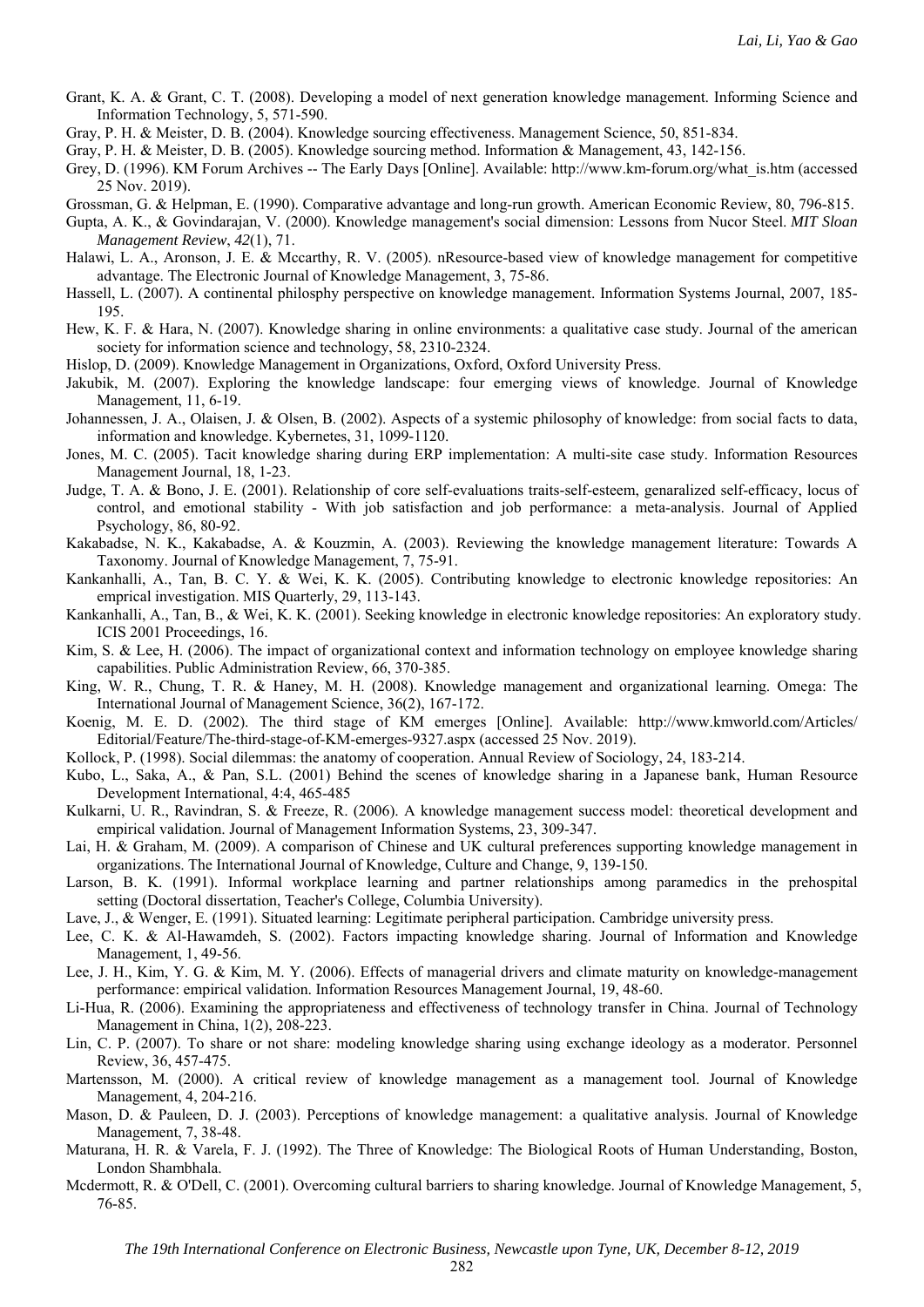Mcelroy, M. W. (2003). The new knowledge management: Complexity, learning, and sustainable innovation. Routledge.

- Mcevily, S. & Chakravarthy, B. (1997). Knowledge characteristics and competitive advantage: an empirical investigation Bethlehem. Center for Innovation Management Studies at Lehigh University.
- Mooradian, N. (2005). Tacit knowledge: philosophic roots and role in KM. Journal of Knowledge Management, 9, 104-113.
- Motwani, J. (2006). Knowledge acquisition behaviour of U.S. and Indian service managers: an empirical analysis. Journal of Services Research, 6, 27-43.
- Nonaka, I. (1995). A dynamic theory of organizational knowledge creation. Organization Science, 5, 14-37.
- Nonaka, I., & Takeuchi, H. (1995). The knowledge-creating company: How Japanese companies create the dynamics of innovation. Oxford university press.
- Ouintas, P., Lefrere, P. & Jones, G. (1997). Knowledge management: a strategic agenda. Longe Range Planning, 30, 385-391.
- Park, H., Ribière, V. and Schulte, W. (2004), "Critical attributes of organizational culture that promote knowledge management technology implementation success", Journal of Knowledge Management, Vol. 8 No. 3, pp. 106-117.
- Peters, T. J., Peters, T. J., Peters, T. J., & Peters, T. J. (1992). Liberation management: Necessary disorganization for the nanosecond nineties (pp. 673-674). London: Macmillan.
- Petrash, G. (1996). Dow's journey to a knowledge value management culture. European Management Journal 14, 365-373.
- Pfeffer, J. (1997). New directions for organization theory: Problems and prospects. Oxford University Press on Demand.
- Polanyi, M. (1966). The tacit dimension, London, Routledge & Kegan Paul.
- Porter, M. E. (1985). Competitive Advantage, New York, The Free Press.
- Reagans, R. & Mcevily, B. (2003). Network structure and knowledge transfer: the effects of cohesion and range. Administrative Science Quarterly, 48, 240-267.
- Regans, R. & Mcevily, B. (2003). Network structure and knowledge transfer: the effects of cohesion and range. Administrative Science Quarterly, 48, 240-267.
- Revans, R. (1982). The origins & growth of action learning, London, Chartwell-Bratt.
- Robinson, S. L. (1996). Trust and breach of the psychological contract. Administrative Science Quarterly, 41, 574-599.
- Romer, P. M. (1986). Increasing returns and long-run growth. journal of Political Economy, 94, 1002-1037.
- Roos, G. & Roos, J. (1997). Measuring your company's intellectual performance. Journal of Long Range Planning, 30, 413- 426.
- Sanjeev, S., & Gee-Woo, B. (2005). Factors Influencing individual's knowledge seeking behaviour in electronic knowledge repository'. In The 13th European Conference on Informafion Systems, Informafion System in a Rapidly Changing Economy.
- Scarbrough, H., Preston, J., & Swan, J. (1999). Knowledge management: A literature review (p. 24). London: Institute of Personnel and Development.
- Searle, J. R. (1996). The construction of social reality (New Ed).
- Senge, P. 1990. The fifth discipline: the art and practice of the learning organization, New York, NY, Doubleday.
- Singh, S. P. (2007). What are we managing--knowledge or information? The Journal of Information and Knowledge Management Systems, 37, 169-179.
- Snowden, D. (1998). A framework for creating a sustainable programme. IBM Real Business Guide on Knowledge Management.
- Snowden, D. (2002). Complex acts of knowing: paradox and descriptive self-awareness. Journal of Knowledge Management, 6, 1-14.
- Solow, R. (1956). A contribution to the theory of economic growth. Quartly Journal of Economics, 70, 65-94.
- Sondergaard, S., Kerr, M. & Clegg, C. (2007). Sharing knowledge: contextualising socio-technical thinking and Practice. The Learning Organization, 14, 423-435.
- Stankosky, M. (2006). Interview with Dan Holtshouse. The Journal of Information and Knowledge Management Systems, 36, 49-51.
- Sveiby, K. (1997). The new organizational wealth, San Francisco, Berrett-Koehler.
- Sveiby, K. E., & Risling, A. (1986). The know-how company. Liber, Malmo..
- Sveiby, K.-E. (2001). What is knowledge management [Online]. Available: https://www.sveiby.com/article/What-is-Knowledge-Management (Accessed 25 November 2020).
- Szulanski, G. (2000). The process of knowledge tranfer: a diachronic analysis of stickiness. Organizational Behavior and Human Decision Processes 82, 9-27.
- Vorakulpipat, C. & RezguI, Y. (2008). An evolutionary and interpretive perspective to knowledge management. Journal of Knowledge Management, 12, 17-34.
- Vygotsky, L. S. (1978). Mind in society: the development of higher psychological processes, Boston, Harvard University Press.
- Wang, S. & Noe, R. A. (2010). Knowledge sharing: a review and directions for future research. Human Resource Management Review, 20, 115-131.
- Wasko, M. M. & Faraj, S. (2000). "It is what one does": whay people participate and help others in electronic communities of practice. The Journal of Strategic Information Systems, 9, 155-173.
- Wiig, K. M. (1997a). Knowledge management: where did it come from and where will it go? Expert Systems With Applications, 13, 1-14.
- Wiig, K. M. (1997b). Knowledge management: an introduction and perspective. The Journal of Knowledge Management, 1, 6-14.
- Wilson, T. D. (2000). Human information behaviour. Information Science, 3, 49-55.